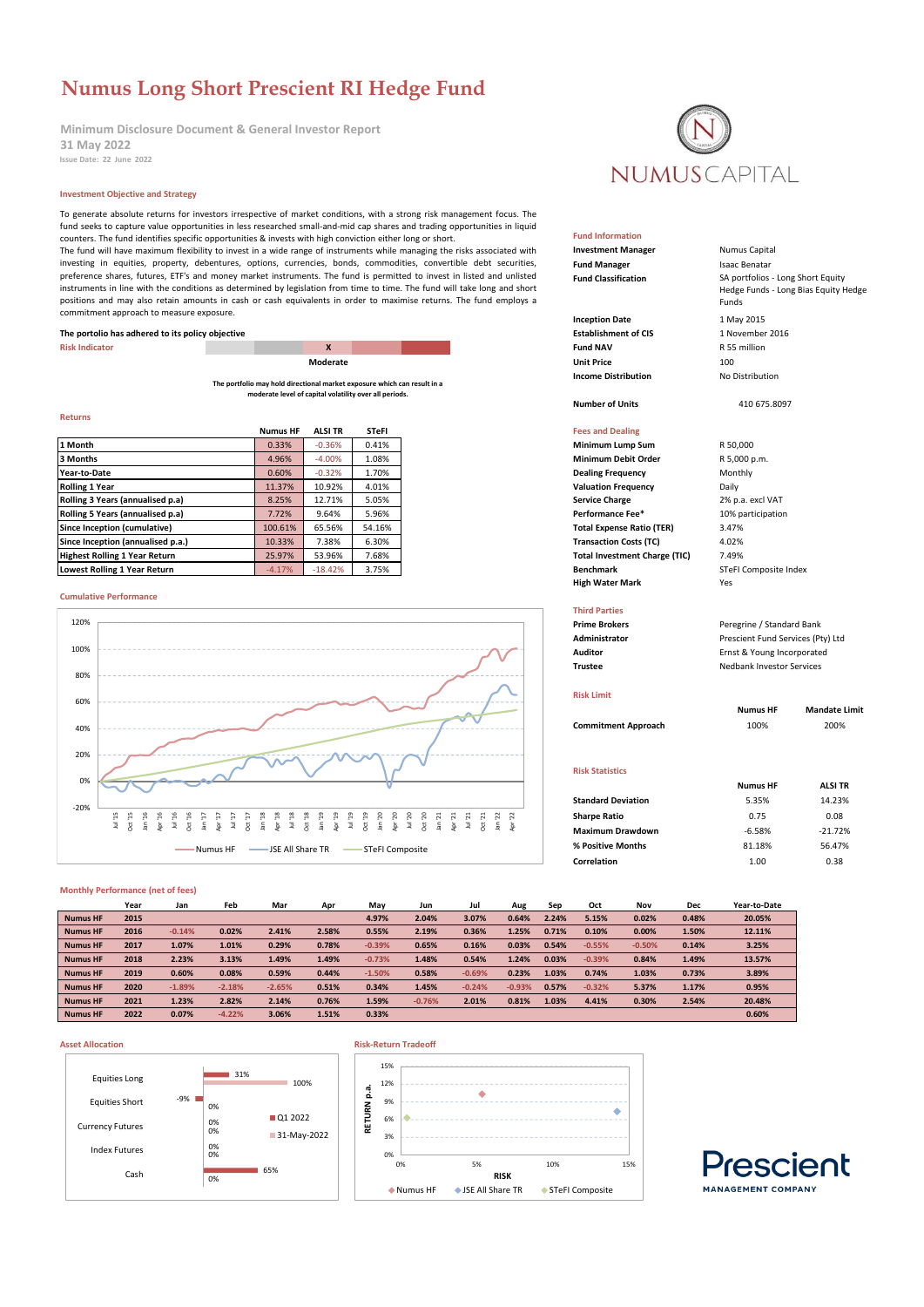# **Numus Long Short Prescient RI Hedge Fund**

**Minimum Disclosure Document 31 May 2022**



### **Disclaime**

Collective Investment Schemes in Securities (CIS) should be considered as medium to long-term investments. The value may go up as well as down and past performance is not necessarily a guide to future performance. CIS's ar maximum commissions is available on request from the Manager. There is no guarantee in respect of capital or returns in a portfolio.

A CIS may be closed to new investors in order for it to be managed more efficiently in accordance with its mandate. CIS prices are calculated on a net asset basis, which is the total value of all the assets in the portfoli income accruals and less any permissible deductions (brokerage, STT, VAT, auditor's fees, bank charges, trustee and custodian fees and the service charge) from the portfolio divided by the number of participatory interests issue. Forward pricing is us

The Fund's Total Expense Ratio (TER) reflects the percentage of the average Net Asset Value (NAV) of the portfolio that was incurred as charges, levies and fees related to the management of the portfolio. A higher TER does necessarily imply a poor return, nor does a low TER imply a good return. The current TER cannot be regarded as an indication of future TER's. During the phase in period TER's do not include information gathered over a full Transaction Costs (TC) is the percentage of the value of the Fund incurred as costs relating to the buying and selling of the Fund's underlying assets. Transaction costs are a necessary cost in administering the Fund and i returns. It should not be considered in isolation as returns may be impacted by many other factors over time including market returns, the type of Fund, investment decisions of the investment manager and the TER.

The Manager retains full legal responsibility for any third-party-named portfolio. Where foreign securities are included in a portfolio there may be potential constraints on liquidity and the repatriation of funds, macroec political risks, foreign exchange risks, tax risks, settlement risks; and potential limitations on the availability of market information. The investor acknowledges the inherent risk associated with the selected investment are no guarantees.

Please note that Hedge Funds are processed on a monthly basis. Your application form together with proof of payment must be submitted to Prescient before 14h00, two business days before month end.

Redemptions: Hedge Fund redemptions are processed at the end of each month and require a month's notice. In order to receive month end prices, your redemption must be submitted to Prescient before 14h00, within one busines day of the preceding month end, for processing at the end of the following month. Prices are published daily and are available on the Prescient website.

Performance has been calculated using net NAV to NAV numbers with income reinvested. The performance for each period shown reflects the return for investors who have been fully invested for that period. Individual investor performance may differ as a result of initial fees, the actual investment date, the date of reinvestments and dividend withholding tax. Full performance calculations are available from the manager on request.

For any additional information such as fund prices, brochures and application forms please go to www.numus.co.za.

This document is for information purposes only and does not constitute or form part of any offer to issue or sell or any solicitation of any offer to subscribe for or purchase any particular investments. Opinions expressed document may be changed without notice at any time after publication. We therefore disclaim any liability for any loss, liability, damage (whether direct or consequential) or expense of any nature whatsoever which may be s as a result of or which may be attributable directly or indirectly to the use of or reliance upon the information.

\*Performance Fee: The Fund charges a base and performance fee. Performance fees are payable on outperformance of the benchmark using a participation rate of 10%. A permanent high water mark is applied, which ensures that performance fees will only be charged on new performance. There is no cap on the performance fee.

### **Glossary Summary**

Annualised performance: Annualised performance shows longer term performance rescaled to a 1 year period. Annualised performance is the average return per year over the period. Actual annual figures are available to the in on request.

Highest & Lowest return: The highest and lowest returns for any 1 year over the period since inception have been shown.

NAV: The net asset value represents the assets of a Fund less its liabilities. Sharpe Ratio: The Sharpe ratio is used to indicate the excess return the portfolio delivers over the risk free rate per unit of risk adopted by the Fund.

Standard Deviation: The deviation of the return stream relative to its own average.

Max Drawdown: The maximum peak to trough loss suffered by the Fund since inception.

% Positive Months: The percentage of months since inception where the Fund has delivered positive return.

High Water Mark: The highest level of performance achieved over a specified period.

Correlation: A statistical measure that indicates the extent to which two or more variables fluctuate together.

Commitment Approach: A methodology for calculating exposure that considers the effective exposure of derivatives to, and takes an aggregate view of, securities with the same or similar underlying exposure, where the total<br>

### **Risks**

Leverage Risk:

This means that the Fund borrows additional funds, or trades on margin, to amplify investment decisions. This means that the volatility of the hedge fund portfolio can be many times that of the underlying investments. The which leverage may be employed in any given hedge fund portfolio will be limited by the mandate the client has with the Fund.

## Market Capitalisation Risk:

The securities of small-to-medium-sized (by market capitalisation) companies, or financial instruments related to such securities, may have a more limited market than the securities of larger companies and may involve grea and volatility than investments in larger companies. Accordingly, it may be more difficult to effect sales of such securities at an advantageous time or without a substantial drop in price than securities of a company with capitalisation and broad trading market. In addition, securities of small-to-medium-sized companies may have greater price volatility as they are generally more vulnerable to adverse market factors such as unfavourable eco reports.

# Custodian Risk:

It is possible that the assets of a fund that are held in custody may be lost as a result of insolvency, negligence or fraud on the part of the Custodian or any Sub-Custodian.

### Concentration Risk:

Certain funds may invest a large proportion of total assets in specific assets or in specific markets. This means that the performance of those assets or markets will have a substantial impact on the value of the fund's po greater the diversification of the fund's portfolio, the smaller the concentration risk. Concentration risk will also be higher in more specialised markets (e.g., a specific region, sector or theme) than in widely diversif worldwide allocation).